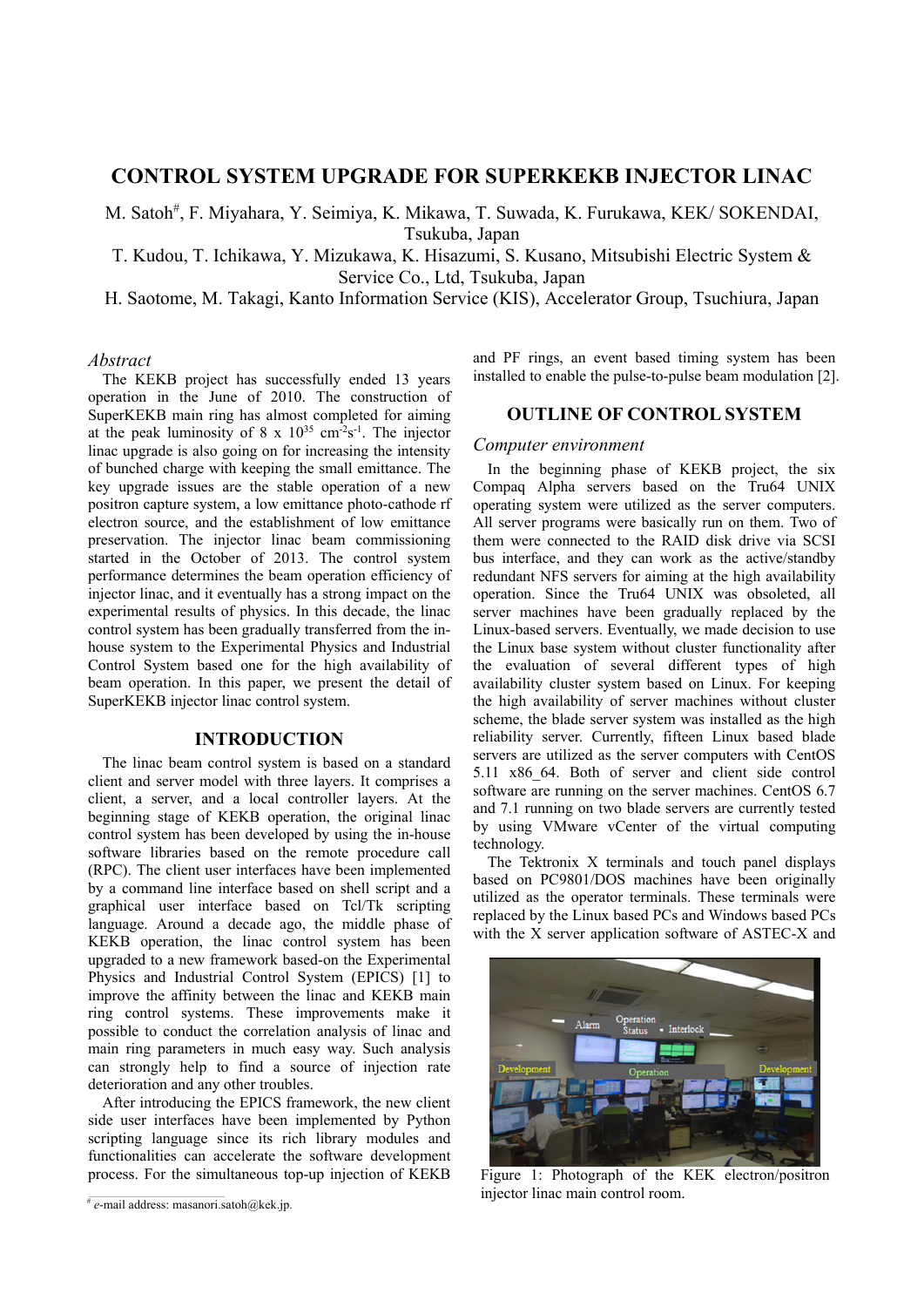Reflection X. Figure 1 shows a photograph of the linac main control room. Three large liquid crystal displays (LCDs) with 55'' show the alarm, operation, and interlock statuses. Sixteen LCDs with 27'' are used for running the beam operation software and its development.

## *Network environment*

In the previous linac control network system, Cisco Catalyst 4506 and 3750 have been utilized as the master network core and slave switches, respectively, for enabling the active/standby failover. Each of them was independently connected to 45 edge switches of Catalyst 2950 via single or multi-mode optical fibers with 100 Mbps bandwidth. For the network connection between the edge switches and the local controllers like a programmable logic controller (PLC), the optical fiber is used for avoiding the noise generated by the klystron modulators.

Toward SuperKEKB operation, the core switch system was replaced by 6 of Cisco Catalyst 3750X. They can work as the active/active redundant system based on the virtual switching system technology. We replaced also the edge switch by Catalyst 2960S, and the network connection speed was improved up to 1 Gbps bandwidth. In addition, the wireless network was installed into the beam line tunnel for improving maintainability.

## *Local controller*

For the injector linac control system, many kinds of different local controllers are utilized for the injector linac component control as listed in Table 1. The ladder PLCs control the magnet power supplies, vacuum pumps, and safety related signals. About one hundred seventy CAMAC and VME based timing delay cards have been replaced by the 25 event timing cards based on VME64x bus for the pulse-to-pulse beam modulation. The

Table 1: List of the network attached local controllers used for the linac control system.

| controllers ased for the linge control system. |                              |              |
|------------------------------------------------|------------------------------|--------------|
| Devices                                        | Accelerator                  | $#$ of local |
|                                                | components $(\# \text{ of }$ | controllers  |
|                                                | components)                  |              |
| VME64x                                         | Event based timing           | 25           |
|                                                | system (MRF EVG-             |              |
|                                                | 230, EVR-230RF)              |              |
| <b>PLC</b>                                     | Magnet (363)                 | 59           |
|                                                | Vacuum (333)                 | 26           |
|                                                | Klystron (5)                 | 5            |
|                                                | Charge interlock             | 3            |
| Network                                        | Magnet (105)                 | 105          |
| attached power                                 |                              |              |
| supply                                         |                              |              |
| Linux based                                    | Profile monitor (100)        | 30           |
| <b>PLC</b>                                     |                              |              |
| Embedded                                       | Klystron (66)                | 66           |
| Linux                                          |                              |              |
| Data logger                                    | Temperature (690)            | 28           |
| Oscilloscope                                   | <b>BPM</b> (90)              | 23           |
| NIM modules                                    | Timing watchdog $(15)$       | 15           |
| Total                                          |                              | 385          |

reduction of number of timing modules improves the system availability. The PLCs used for the klystron modulator control have been gradually replaced by the new embedded controller of Armadillo. The EPICS Input/Output controller (IOC) can run on it. The Windows based digital oscilloscope as the BPM readout system will be replaced by a new one based on VME card soon. Its measurement precision is around  $3 \mu m$  [3].

# **EPICS ENVIRONMENT**

## *Overview*

In the linac control system, the EPICS IOCs were originally implemented with the base R3.14.9 for wrapping the existing in-house control system. Table 2 shows the total number of IOCs for each subsystem. The EPICS process variables (PVs) are just communicating with the existing system based on RPC when the software access any PVs. Toward higher reliability, the server applications were remodeled for the direct communication between the IOCs and local controllers by EPICS base R3.14.12. All EPICS IOCs are running inside the vncserver sessions as shown in Fig. 2.

Table 2: Number of EPICS IOCs used for each subsystem.

| Subsystem   | # of ICOs      |
|-------------|----------------|
| Safety      | 2              |
| Monitor     | 48             |
| RF          | 57             |
| Magnet      | 19             |
| Vacuum      |                |
| Operation   | 3              |
| Timing      | 21             |
| Temperature | $\overline{c}$ |
| Total       | 153            |



Figure 2: All EPICS IOCs are running in the vncservers.

# *Alarm*

The independent in-house alarm applications were originally developed and utilized for each subsystems. For the comprehensive alarm management, we adopted the EPICS Control System Studio (CSS) [4] alarm 3.0.0 together with PostgreSQL 9.1.4 as a backend database